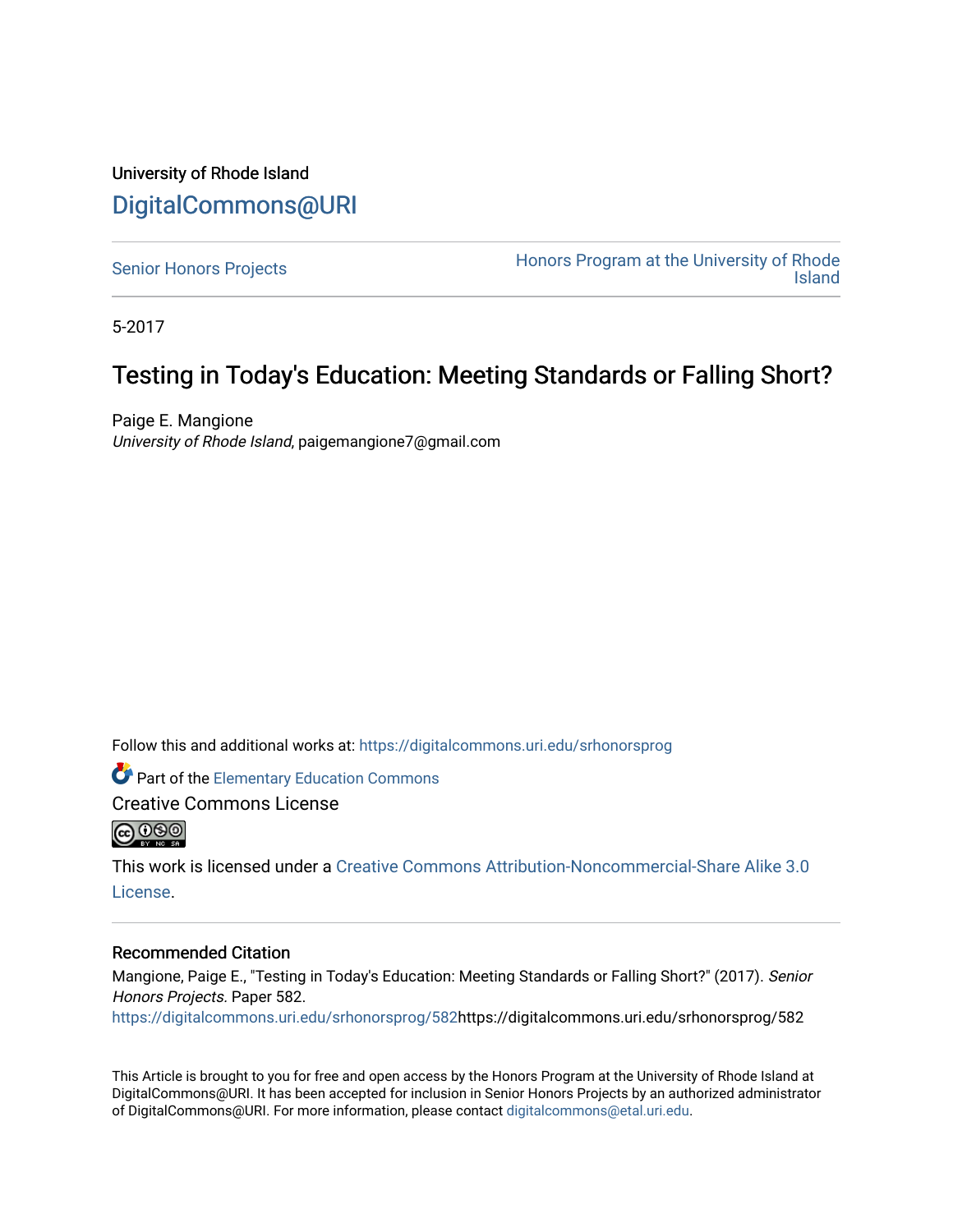In today's world, students are being tested in almost all subjects. As early as  $3<sup>rd</sup>$  grade, students are taking standardized tests in math, English language arts/literacy and science. This testing occurs on a yearly basis and takes up about 2 weeks of instructional time. These tests not only measure student knowledge, they measure students' ability to take a test, students' ability to read and take apart a question and the tests have also been used to measure teacher effectiveness. In the state of Rhode Island, the PARCC test (Partnership for Assessment of Readiness for College and Careers) is the standardized test that students take. I spent my year student teaching in a  $5<sup>th</sup>$  grade classroom full of students who would have to take the PARCC test. I had the opportunity to find different ways to teach students the skills they need to do well on these standardized tests. In 2016, only 41.4% of 5th graders in Rhode Island were considered proficient or exceeding proficiency on the English Language Arts section of the PARCC test. That number dropped to 34% of students meeting or exceeding proficiency on the mathematics section of the PARCC test. This lead to my research into, if the test measures what it's supposed to and we have highly qualified teachers teaching these students, maybe we need to find different ways to provide the instruction to students to help them meet the standards.

The first resource I looked at for teachers is a program called Zearn. Zearn is a math instruction program based off of Engage NY and Eureka Math. Zearn offers a personalized curriculum for each student through the use of Independent Digital Lessons and Small Group/Large Group Instruction. Students have the opportunity to explore mathematical concepts through engaging videos, guided practice and independent practice. With Zearn, students move through lessons at their own pace taking as much time or as little time as they need to complete the online lesson and the paperwork that accompanies it. Each video lesson is paired with "student notes" that the students do along with the video, a problem set with questions geared towards the concept the student just learned, homework that goes along with the concept and an exit ticket to assess student knowledge before moving on. Zearn can also be used for full class or small group instruction. Zearn provides teachers with the resources to teach full lessons without using a computer. Having the resources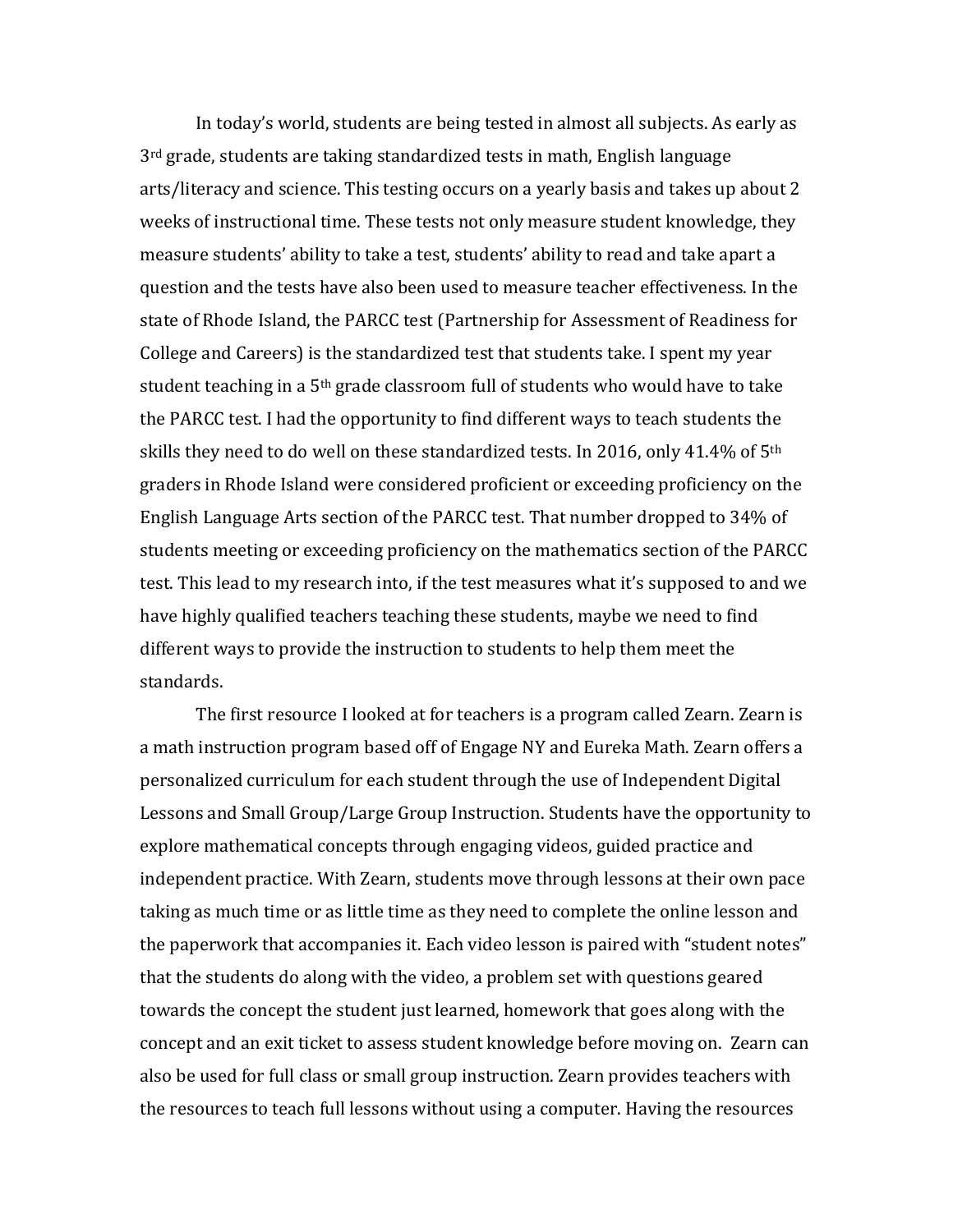to either teach a lesson, or reinforce a video lesson for those students who need extra help allows all students to get the individualized attention they need. Through research done by Zearn, it is clear that students benefit from this kind of instruction. Students score higher on all aspects of mathematics when they are engaged in this higher-level thinking. Students using Zearn have been found to score above state averages as opposed to students not using Zearn who typically score below the state averages.

Another resource for teachers to use in their classroom is IXL. IXL is another computer-based program that gives students knowledge they need to know to be proficient on a test or in their state's standards. IXL offers questions on different standards for every grade level in every core content area. Students can go on IXL and click a standard that they want to practice. IXL will generate questions for that student to answer. If the student answers correctly, he/she moves on to the next question. If a student answers incorrectly, IXL provides the student with a review of the question, a remember section that explains the vocabulary word that the student needs to understand in order to answer the question correctly and a solve section that solves the question correctly for the student. IXL also monitors student learning through data that is recorded and sent to the student's teacher. Teachers get reports on all of their students as the students go through the IXL program. Teachers will be sent reports to help them discover student strengths and weaknesses as well as data that can help guide instruction and focus on the students' needs. Research has shown that IXL, much like Zearn, is another resource that will help students score higher on standardized tests. It was shown that in ELA, if students use IXL on a regular basis, learning one new skill a week, the percentage of students meeting proficiency would increase by 9.94%. This research has shown that students who have access to IXL in their classroom typically score higher on standardized tests than students who do not have access to IXL.

Through my research and my student teaching experience I found that there are many different ways to teach students the information they need to be prepared for the tests they will take. Though the tests vary across state lines, the information that students need to know is, for the most part, standardized. With 42 states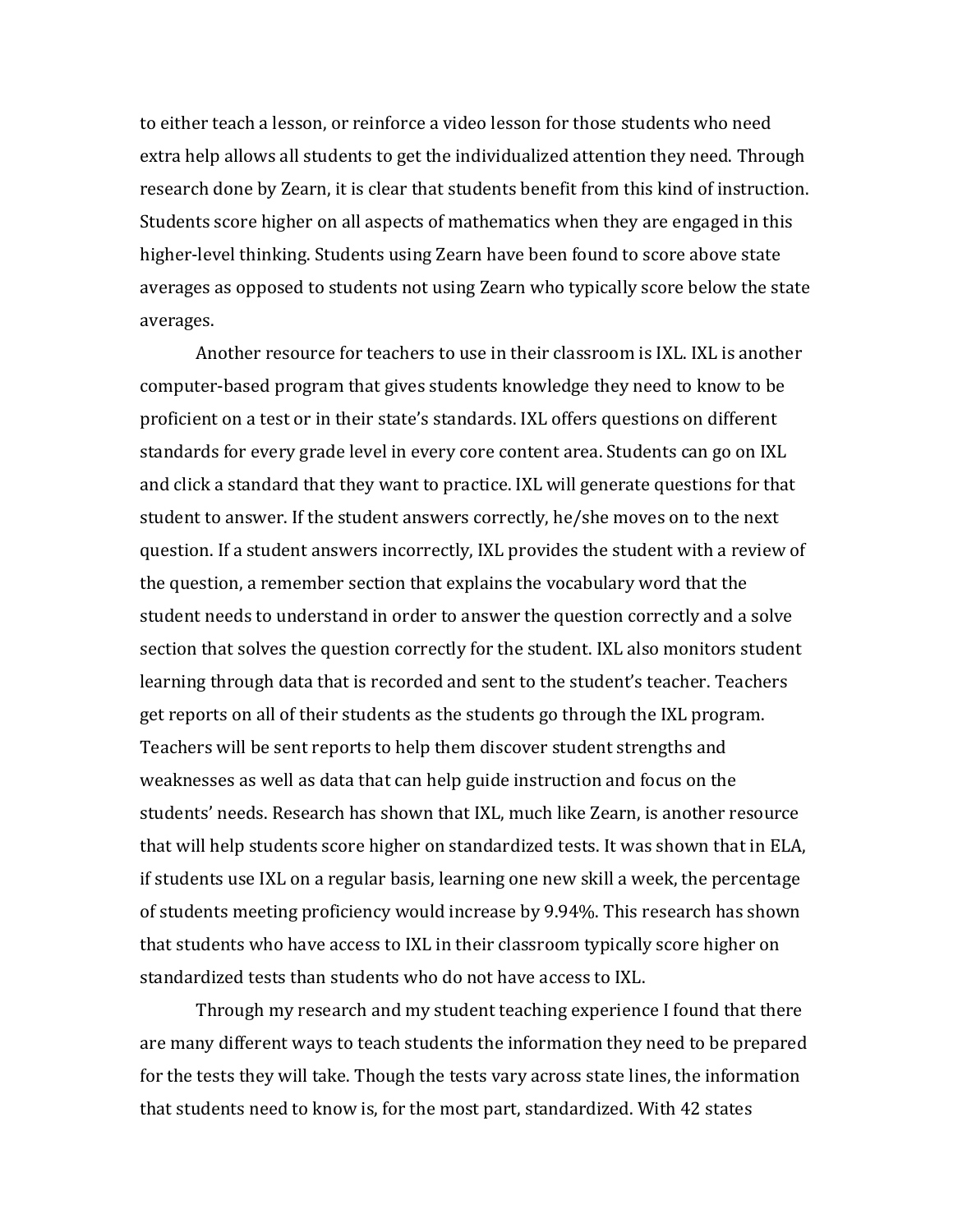adopting the Common Core State Standards, most students across the United States are held to the same standards. It is our job as educators to find the best way to provide students with the knowledge and skills they need to meet or exceed expectations. There are many different ways to do this and I hoped to find just a few that I could trust to use with my current students and in my future classrooms.

I found that using Zearn in my classroom is one of the best ways to teach students the mathematical skills and knowledge they need to know. In about 45 minutes students can learn a concept, learn the skills and knowledge associated with that concept, go through guided practice answering questions regarding the concept and get independent practice with the concept. One of the best parts about Zearn is that it explains "why" to the students. The students are learning the skills and knowledge on a concept and they're learning the "why" or the reasoning behind that concept. Through just one 45-minute lesson the students are learning multiple different pieces of information that will allow them to be proficient in the standards and therefore proficient on any exam they take.

IXL is another resource that I incorporated into my classroom. While Zearn was a resource I used almost every day, I used IXL on a more sporadic basis. IXL was a resource that I used for the "what do I do when I'm done" question. Students can go right onto IXL, click a standard and immediately have a list of questions available for them. The questions not only ask students to work at a higher-level of thinking, they also mirror what students would see on any standardized test. I also like the instruction that IXL provides when a student answers a question incorrectly. I think that instruction is the most beneficial piece about IXL. I believe that the explanation of why an answer is correct or incorrect is the best way to really get students to understand the concept. Since IXL does not do that with every question, I would use IXL more as an extra resource for students to practice their skills as opposed to a program like Zearn that I would use to give instruction to students.

When I first started working with this project and the Common Core State Standards I didn't know how many different resources were out there for teachers to teach students knowledge and skills. I was used to coming up with a lesson plan with the help of a cooperating teacher or a "teachers pay teachers" account. I hadn't